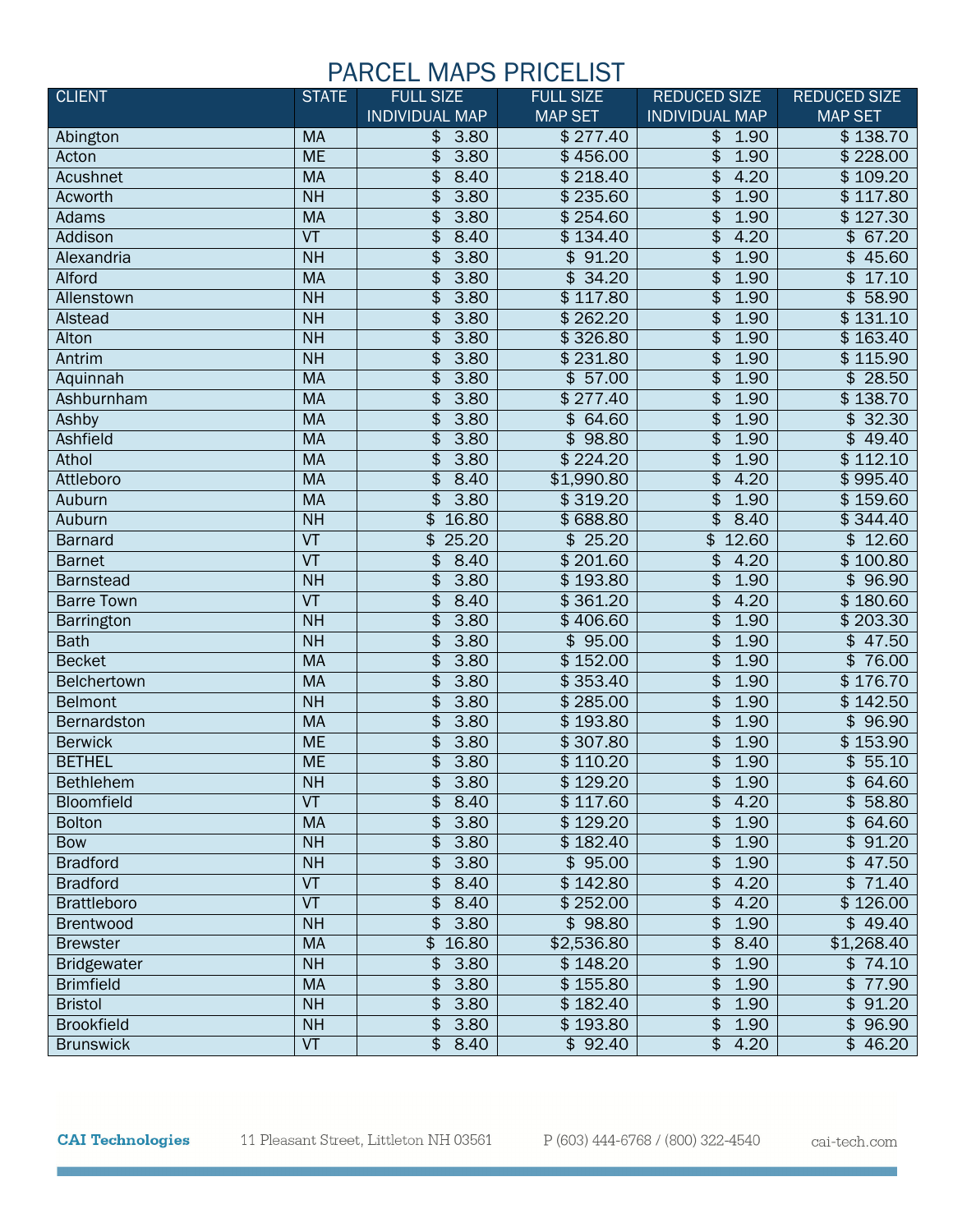| <b>CLIENT</b>        | <b>STATE</b>             | <b>FULL SIZE</b>                 | <b>FULL SIZE</b> | <b>REDUCED SIZE</b>     | <b>REDUCED SIZE</b> |
|----------------------|--------------------------|----------------------------------|------------------|-------------------------|---------------------|
|                      |                          | <b>INDIVIDUAL MAP</b>            | <b>MAP SET</b>   | <b>INDIVIDUAL MAP</b>   | <b>MAP SET</b>      |
| <b>Buckland</b>      | <b>MA</b>                | \$<br>3.80                       | \$87.40          | \$<br>1.90              | \$43.70             |
| Candia               | NH                       | \$<br>16.80                      | \$369.60         | \$<br>8.40              | \$184.80            |
| Canterbury           | <b>NH</b>                | 3.80<br>\$                       | \$296.40         | \$<br>1.90              | \$148.20            |
| Carroll              | NH                       | 3.80<br>\$                       | \$140.60         | \$<br>1.90              | 70.30<br>\$         |
| Castine              | <b>ME</b>                | 3.80<br>\$                       | \$106.40         | 1.90<br>\$              | \$53.20             |
| Castleton            | $\overline{\text{VT}}$   | \$<br>8.40                       | \$277.20         | 4.20<br>\$              | \$138.60            |
| <b>Center Harbor</b> | $\overline{NH}$          | 3.80<br>\$                       | \$140.60         | \$<br>1.90              | \$70.30             |
| Charlemont           | <b>MA</b>                | 16.80<br>\$                      | \$336.00         | 8.40<br>\$              | \$168.00            |
| Charlestown          | <b>NH</b>                | \$<br>3.80                       | \$315.40         | $\overline{\$}$<br>1.90 | \$157.70            |
| Cheshire             | <b>MA</b>                | 3.80<br>\$                       | \$220.40         | \$<br>1.90              | \$110.20            |
| <b>Chester</b>       | <b>NH</b>                | 16.80<br>$\frac{1}{2}$           | \$352.80         | 8.40<br>\$              | \$176.40            |
| Chester              | $\overline{\text{VT}}$   | 8.40<br>\$                       | \$420.00         | 4.20<br>\$              | \$210.00            |
| Chilmark             | <b>MA</b>                | 3.80<br>\$                       | \$155.80         | \$<br>1.90              | \$77.90             |
| Chittenden           | $\overline{\mathsf{VT}}$ | 8.40<br>\$                       | \$168.00         | 4.20<br>\$              | \$84.00             |
| Clarksburg           | <b>MA</b>                | \$<br>3.80                       | \$72.20          | \$<br>1.90              | 36.10<br>\$         |
| <b>Clarksville</b>   | NH                       | 3.80<br>\$                       | \$<br>53.20      | \$<br>1.90              | \$<br>26.60         |
| Colchester           | $\overline{\mathsf{VT}}$ | 16.80<br>\$                      | \$1,545.60       | \$<br>8.40              | \$772.80            |
| Colebrook            | NH                       | \$<br>3.80                       | \$288.80         | 1.90<br>\$              | \$144.40            |
| Colrain              | <b>MA</b>                | \$<br>3.80                       | \$212.80         | \$<br>1.90              | \$106.40            |
| Columbia             | <b>NH</b>                | 3.80<br>\$                       | \$106.40         | \$<br>1.90              | \$53.20             |
| Conway               | <b>MA</b>                | \$<br>3.80                       | \$98.80          | \$<br>1.90              | \$49.40             |
| Conway               | <b>NH</b>                | 3.80<br>\$                       | \$383.80         | \$<br>1.90              | \$191.90            |
| <b>Coos County</b>   | <b>NH</b>                | 3.80<br>\$                       | \$190.00         | 1.90<br>\$              | \$95.00             |
| Coventry             | RI                       | 3.80<br>\$                       | \$516.80         | 1.90<br>\$              | \$258.40            |
| Dalton               | <b>MA</b>                | \$<br>3.80                       | \$224.20         | \$<br>1.90              | \$112.10            |
| Danbury              | <b>NH</b>                | 3.80<br>\$                       | \$79.80          | 1.90<br>\$              | \$39.90             |
| <b>Danville</b>      | NH                       | \$<br>16.80                      | \$487.20         | \$<br>8.40              | \$243.60            |
| <b>Danville</b>      | $\overline{\mathsf{VT}}$ | \$<br>8.40                       | \$243.60         | \$<br>4.20              | \$121.80            |
| <b>Deerfield</b>     | <b>MA</b>                | 3.80<br>\$                       | \$706.80         | \$<br>1.90              | \$353.40            |
| <b>Deerfield</b>     | NH                       | 3.80<br>\$                       | \$136.80         | \$<br>1.90              | \$68.40             |
| Deering              | <b>NH</b>                | \$<br>3.80                       | \$190.00         | \$<br>1.90              | \$95.00             |
| <b>Denmark</b>       | <b>ME</b>                | $\overline{\mathbf{e}}$<br>16.80 | \$655.20         | 8.40<br>\$              | \$327.60            |
| Г<br>Derby           | VT                       | \$3.80                           | \$429.40         | \$1.90                  | \$214.70            |
| Dorchester           | N <sub>H</sub>           | \$<br>3.80                       | \$83.60          | \$<br>1.90              | $\sqrt{$}41.80$     |
| Douglas              | <b>MA</b>                | \$<br>3.80                       | \$779.00         | \$<br>1.90              | \$389.50            |
| Dover                | <b>MA</b>                | \$<br>3.80                       | \$110.20         | \$<br>1.90              | \$55.10             |
| <b>Dover</b>         | $\overline{\mathsf{VT}}$ | \$16.80                          | \$285.60         | \$<br>8.40              | \$142.80            |
| <b>Dudley</b>        | <b>MA</b>                | 3.80<br>\$                       | \$243.20         | 1.90<br>\$              | \$121.60            |
| Dunbarton            | <b>NH</b>                | 3.80<br>\$                       | \$220.40         | 1.90<br>\$              | \$110.20            |
| Durham               | $\overline{CT}$          | 3.80<br>\$                       | \$524.40         | \$<br>1.90              | \$262.20            |
| Eagle Lake           | <b>ME</b>                | 3.80<br>\$                       | \$133.00         | \$<br>1.90              | \$66.50             |
| East Haddam          | CT                       | \$16.80                          | \$1,545.60       | 8.40<br>\$              | \$772.80            |
| East Haven           | $\overline{\mathsf{VT}}$ | \$<br>8.40                       | \$151.20         | 4.20<br>\$              | \$75.60             |
| East Kingston        | NH                       | \$<br>16.80                      | \$403.20         | \$<br>8.40              | \$201.60            |
| East Montpelier      | $\overline{\mathsf{VT}}$ | 8.40<br>\$                       | \$126.00         | 4.20<br>\$              | \$63.00             |
| Easthampton          | <b>MA</b>                | 3.80<br>\$                       | \$334.40         | \$<br>1.90              | \$167.20            |

**CAI Technologies** 

11 Pleasant Street, Littleton NH 03561

P (603) 444-6768 / (800) 322-4540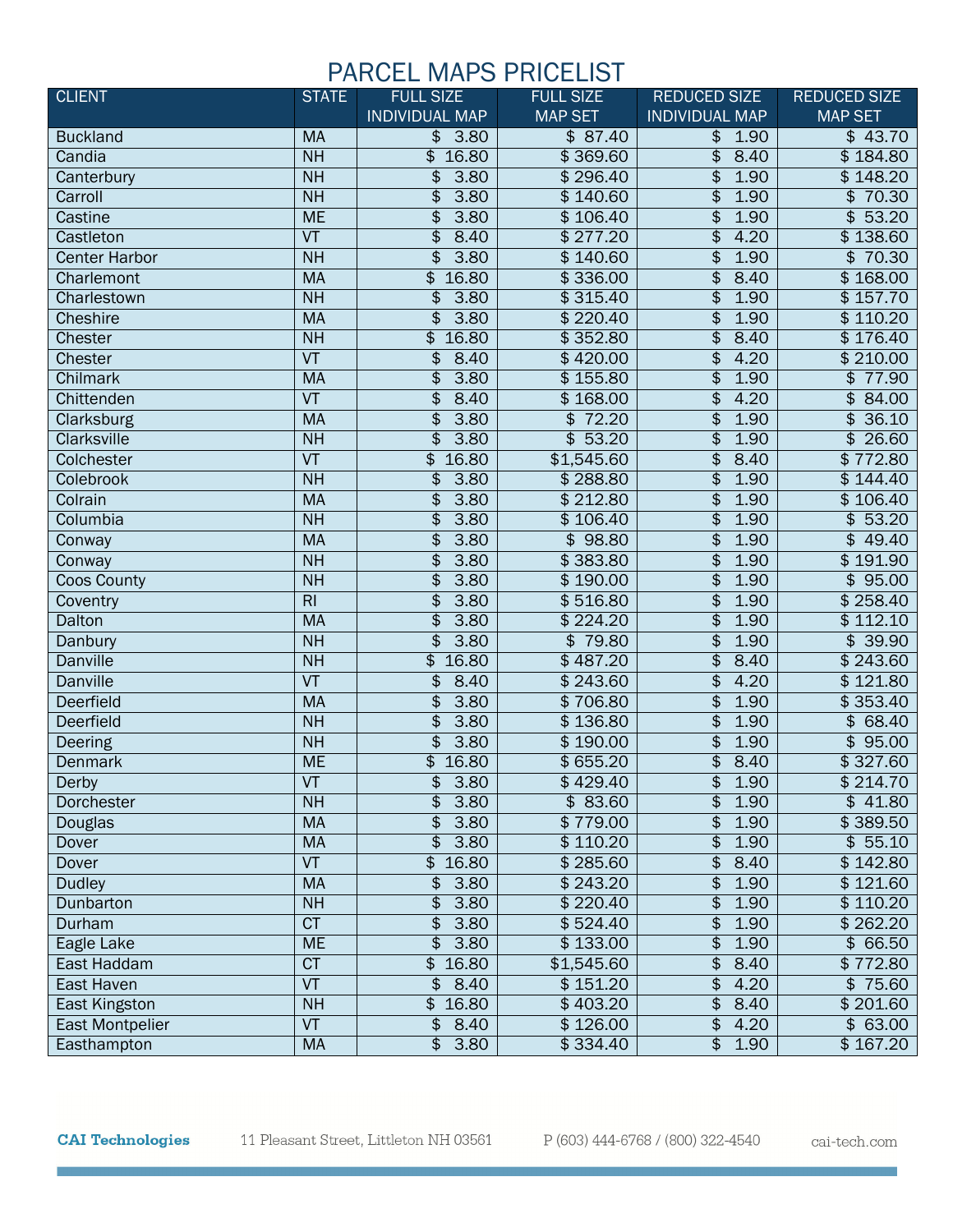| <b>CLIENT</b>         | <b>STATE</b>             | <b>FULL SIZE</b>      | <b>FULL SIZE</b>                 | <b>REDUCED SIZE</b>   | <b>REDUCED SIZE</b> |
|-----------------------|--------------------------|-----------------------|----------------------------------|-----------------------|---------------------|
|                       |                          | <b>INDIVIDUAL MAP</b> | <b>MAP SET</b>                   | <b>INDIVIDUAL MAP</b> | <b>MAP SET</b>      |
| Easton                | <b>NH</b>                | \$<br>3.80            | \$41.80                          | \$<br>1.90            | \$20.90             |
| Eaton                 | NH                       | 3.80<br>\$            | $\overline{\mathbf{e}}$<br>68.40 | 1.90<br>\$            | \$<br>34.20         |
| Edgartown             | <b>MA</b>                | 3.80<br>\$            | \$266.00                         | \$<br>1.90            | \$133.00            |
| Effingham             | <b>NH</b>                | 3.80<br>\$            | \$129.20                         | \$<br>1.90            | \$<br>64.60         |
| Egremont              | <b>MA</b>                | \$<br>3.80            | 68.40<br>\$                      | \$<br>1.90            | 34.20<br>\$         |
| <b>Ellsworth</b>      | NH                       | 16.80<br>\$           | \$117.60                         | \$<br>8.40            | 58.80<br>\$         |
| Elmore                | $\overline{\mathsf{VT}}$ | \$<br>8.40            | \$134.40                         | 4.20<br>\$            | \$67.20             |
| Enfield               | <b>NH</b>                | 3.80<br>\$            | \$209.00                         | \$<br>1.90            | \$104.50            |
| Epping                | <b>NH</b>                | 3.80<br>\$            | \$155.80                         | 1.90<br>\$            | \$77.90             |
| Epsom                 | $\overline{NH}$          | 16.80<br>\$           | \$688.80                         | \$<br>8.40            | \$344.40            |
| Errol                 | $\overline{NH}$          | 3.80<br>\$            | \$129.20                         | \$<br>1.90            | 64.60<br>\$         |
| Erving                | <b>MA</b>                | 3.80<br>\$            | \$83.60                          | 1.90<br>\$            | 41.80<br>\$         |
| <b>Essex</b>          | <b>MA</b>                | 3.80<br>\$            | \$277.40                         | 1.90<br>\$            | \$138.70            |
| Exeter                | <b>NH</b>                | \$<br>3.80            | \$444.60                         | \$<br>1.90            | \$222.30            |
| Fair Haven            | $\overline{\mathsf{VT}}$ | \$<br>8.40            | \$159.60                         | 4.20<br>\$            | \$79.80             |
| Fairfield             | $\overline{\mathsf{VT}}$ | 8.40<br>\$            | \$226.80                         | 4.20<br>\$            | \$113.40            |
| Fairlee               | $\overline{\mathsf{VT}}$ | \$<br>8.40            | \$134.40                         | \$<br>4.20            | \$<br>67.20         |
| Ferrisburgh           | VT                       | \$<br>8.40            | \$210.00                         | 4.20<br>\$            | \$105.00            |
| Florida               | <b>MA</b>                | 3.80<br>\$            | \$155.80                         | \$<br>1.90            | \$77.90             |
| Foxborough            | <b>MA</b>                | 3.80<br>\$            | \$706.80                         | \$<br>1.90            | \$353.40            |
| Franconia             | <b>NH</b>                | 3.80<br>\$            | \$148.20                         | 1.90<br>\$            | \$74.10             |
| Franklin              | <b>MA</b>                | \$<br>3.80            | \$573.80                         | \$<br>1.90            | \$286.90            |
| Franklin              | NH                       | \$<br>3.80            | \$604.20                         | \$<br>1.90            | \$302.10            |
| Freetown              | <b>MA</b>                | 3.80<br>\$            | \$247.00                         | 1.90<br>\$            | \$123.50            |
| Fremont               | NH                       | 16.80<br>\$           | \$268.80                         | \$<br>8.40            | \$134.40            |
| Garland               | <b>ME</b>                | \$<br>3.80            | \$53.20                          | \$<br>1.90            | \$26.60             |
| Gilford               | $\overline{NH}$          | 3.80<br>\$            | \$285.00                         | 1.90<br>\$            | \$142.50            |
| Gill                  | <b>MA</b>                | 3.80<br>\$            | \$129.20                         | 1.90<br>\$            | \$64.60             |
| Gilmanton             | <b>NH</b>                | \$<br>3.80            | \$243.20                         | \$<br>1.90            | \$121.60            |
| Glenburn              | <b>ME</b>                | 16.80<br>\$           | \$772.80                         | \$<br>8.40            | \$386.40            |
| Glover, VT            | $\overline{\mathsf{VT}}$ | 8.40<br>\$            | \$184.80                         | \$<br>4.20            | \$92.40             |
| Gorham                | $\overline{NH}$          | 3.80<br>\$            | \$152.00                         | \$<br>1.90            | \$76.00             |
| Goshen                | NH                       | \$3.80                | \$91.20                          | \$1.90                | \$45.60             |
| Granby                | <b>MA</b>                | $\sqrt{$}3.80$        | \$254.60                         | \$<br>1.90            | \$127.30            |
| Grantham              | <b>NH</b>                | 3.80<br>\$            | \$171.00                         | \$<br>1.90            | \$85.50             |
| Granville             | <b>MA</b>                | \$16.80               | \$470.40                         | 8.40<br>\$            | \$235.20            |
| Greene                | <b>ME</b>                | \$3.80                | \$114.00                         | 1.90<br>\$            | \$57.00             |
| Greenfield            | NH                       | \$16.80               | \$369.60                         | \$<br>8.40            | \$184.80            |
| Greenland             | NH                       | 3.80<br>\$            | \$144.40                         | 1.90<br>\$            | \$72.20             |
| Greenville            | <b>ME</b>                | \$<br>3.80            | \$178.60                         | \$<br>1.90            | \$89.30             |
| Groton                | VT                       | \$<br>8.40            | \$210.00                         | \$<br>4.20            | \$105.00            |
| <b>GUILDHALL</b>      | VT                       | \$25.20               | \$378.00                         | \$12.60               | \$189.00            |
| Guilford              | <b>ME</b>                | \$3.80                | \$79.80                          | \$1.90                | \$39.90             |
| Hadley                | MA                       | \$3.80                | \$159.60                         | \$1.90                | \$79.80             |
| <b>Hales Location</b> | NH                       | 3.80<br>\$            | \$15.20                          | 1.90<br>\$            | \$7.60              |
| Hamilton              | <b>MA</b>                | \$3.80                | \$292.60                         | \$1.90                | \$146.30            |

**CAI Technologies** 

11 Pleasant Street, Littleton NH 03561

P (603) 444-6768 / (800) 322-4540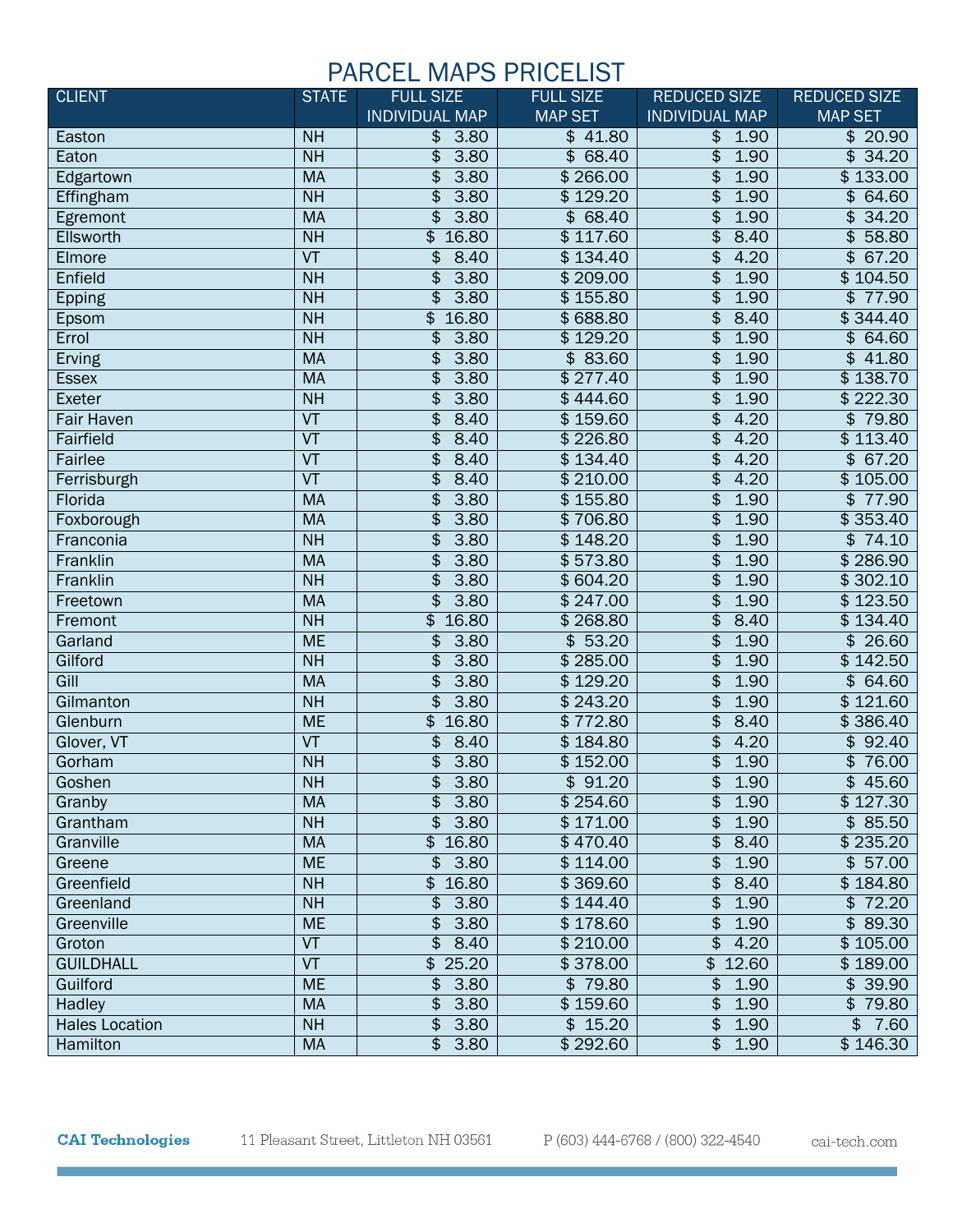| <b>CLIENT</b>               | <b>STATE</b>             | <b>FULL SIZE</b>      | <b>FULL SIZE</b>                 | <b>REDUCED SIZE</b>   | <b>REDUCED SIZE</b>              |
|-----------------------------|--------------------------|-----------------------|----------------------------------|-----------------------|----------------------------------|
|                             |                          | <b>INDIVIDUAL MAP</b> | <b>MAP SET</b>                   | <b>INDIVIDUAL MAP</b> | <b>MAP SET</b>                   |
| Hampden                     | <b>MA</b>                | \$<br>3.80            | \$148.20                         | \$<br>1.90            | $\sqrt{5}$ 74.10                 |
| Hampstead                   | NH                       | 16.80<br>\$           | \$504.00                         | \$<br>8.40            | \$252.00                         |
| Hampton                     | <b>NH</b>                | 3.80<br>\$            | \$1,155.20                       | 1.90<br>\$            | \$577.60                         |
| Hancock                     | <b>MA</b>                | 3.80<br>\$            | \$125.40                         | \$<br>1.90            | \$<br>62.70                      |
| <b>Hancock</b>              | <b>NH</b>                | 3.80<br>\$            | \$133.00                         | 1.90<br>\$            | \$<br>66.50                      |
| <b>Hardwick</b>             | $\overline{\mathsf{VT}}$ | \$<br>8.40            | \$159.60                         | 4.20<br>\$            | 79.80<br>\$                      |
| Harrison                    | <b>NY</b>                | \$<br>8.40            | \$865.20                         | \$<br>4.20            | \$432.60                         |
| Hartford                    | $\overline{\mathsf{VT}}$ | 8.40<br>\$            | \$285.60                         | 4.20<br>\$            | \$142.80                         |
| <b>Hartland</b>             | VT                       | \$<br>3.80            | \$121.60                         | \$<br>1.90            | \$60.80                          |
| Hart's Location             | <b>NH</b>                | \$<br>3.80            | \$30.40                          | \$<br>1.90            | 15.20<br>\$                      |
| Harvard                     | <b>MA</b>                | 3.80<br>\$            | \$182.40                         | 1.90<br>\$            | 91.20<br>\$                      |
| Haverhill                   | NH                       | 3.80<br>\$            | \$148.20                         | 1.90<br>\$            | \$<br>74.10                      |
| <b>Heath</b>                | <b>MA</b>                | \$<br>3.80            | \$174.80                         | \$<br>1.90            | 87.40<br>\$                      |
| Henniker                    | NH                       | 16.80<br>\$           | \$336.00                         | \$<br>8.40            | \$168.00                         |
| Highgate                    | $\overline{\mathsf{VT}}$ | 8.40<br>\$            | \$176.40                         | \$<br>4.20            | \$88.20                          |
| Hillsborough                | <b>NH</b>                | 3.80<br>\$            | \$167.20                         | \$<br>1.90            | \$<br>83.60                      |
| Hinsdale                    | <b>MA</b>                | 3.80<br>\$            | \$110.20                         | \$<br>1.90            | 55.10<br>\$                      |
| <b>Hinsdale</b>             | <b>MA</b>                | \$<br>3.80            | \$193.80                         | \$<br>1.90            | 96.90<br>\$                      |
| <b>Holderness</b>           | <b>NH</b>                | 3.80<br>\$            | \$228.00                         | \$<br>1.90            | \$114.00                         |
| <b>Holland</b>              | <b>MA</b>                | 3.80<br>\$            | \$250.80                         | \$<br>1.90            | \$125.40                         |
| <b>Hollis</b>               | <b>ME</b>                | \$<br>3.80            | \$110.20                         | \$<br>1.90            | \$55.10                          |
| Hooksett                    | <b>NH</b>                | 3.80<br>\$            | \$209.00                         | \$<br>1.90            | \$104.50                         |
| Hopkinton                   | NH                       | 3.80<br>\$            | \$285.00                         | 1.90<br>\$            | \$142.50                         |
| Houlton                     | <b>ME</b>                | 16.80<br>\$           | \$1,159.20                       | \$<br>8.40            | \$579.60                         |
| Hubbardston                 | <b>MA</b>                | 3.80<br>\$            | \$76.00                          | 1.90<br>\$            | \$38.00                          |
| Hubbardton                  | $\overline{\mathsf{VT}}$ | 8.40<br>\$            | \$109.20                         | \$<br>4.20            | \$<br>54.60                      |
| Huntington                  | <b>MA</b>                | 3.80<br>\$            | \$129.20                         | 1.90<br>\$            | \$<br>64.60                      |
| <b>HYDE PARK</b>            | $\overline{\mathsf{VT}}$ | \$<br>8.40            | \$193.20                         | \$<br>4.20            | \$96.60                          |
| Ipswich                     | <b>MA</b>                | 16.80<br>\$           | \$2,116.80                       | \$<br>8.40            | \$1,058.40                       |
| Ira                         | VT                       | \$<br>8.40            | \$109.20                         | 4.20<br>\$            | \$54.60                          |
| <b>Island Falls</b>         | <b>ME</b>                | 3.80<br>\$            | \$98.80                          | \$<br>1.90            | \$<br>49.40                      |
| Isle La Motte               | $\overline{\mathsf{VT}}$ | \$<br>8.40            | $\overline{\mathbf{e}}$<br>42.00 | \$<br>4.20            | $\overline{\mathbf{e}}$<br>21.00 |
| <b>Jaffrey</b>              | NH                       | \$3.80                | \$224.20                         | \$1.90                | \$112.10                         |
| <b>Jefferson</b>            | <b>NH</b>                | \$3.80                | \$95.00                          | \$1.90                | \$47.50                          |
| Johnson                     | VT                       | \$25.20               | \$579.60                         | \$12.60               | \$289.80                         |
| Keene                       | <b>NH</b>                | 3.80<br>\$            | \$642.20                         | 1.90<br>\$            | \$321.10                         |
| Killingly                   | CT                       | 3.80<br>\$            | \$1,033.60                       | 1.90<br>\$            | \$516.80                         |
| Killington                  | VT                       | 8.40<br>\$            | \$403.20                         | 4.20<br>\$            | \$201.60                         |
| Kingston                    | <b>MA</b>                | \$<br>3.80            | \$421.80                         | \$<br>1.90            | \$210.90                         |
| Laconia                     | <b>NH</b>                | 3.80<br>\$            | \$1,406.00                       | 1.90<br>\$            | \$703.00                         |
| <b>Lake View Plantation</b> | <b>ME</b>                | 16.80<br>\$           | \$436.80                         | \$<br>8.40            | \$218.40                         |
| Lancaster                   | <b>MA</b>                | 3.80<br>\$            | \$182.40                         | \$<br>1.90            | \$91.20                          |
| Landaff                     | <b>NH</b>                | 3.80<br>\$            | \$64.60                          | 1.90<br>\$            | \$32.30                          |
| Landgrove                   | VT                       | \$<br>8.40            | \$67.20                          | 4.20<br>\$            | \$33.60                          |
| Lanesborough                | MA                       | 3.80<br>\$            | \$273.60                         | \$<br>1.90            | \$136.80                         |
| Lee                         | <b>MA</b>                | 3.80<br>\$            | \$174.80                         | 1.90<br>\$            | \$87.40                          |

P (603) 444-6768 / (800) 322-4540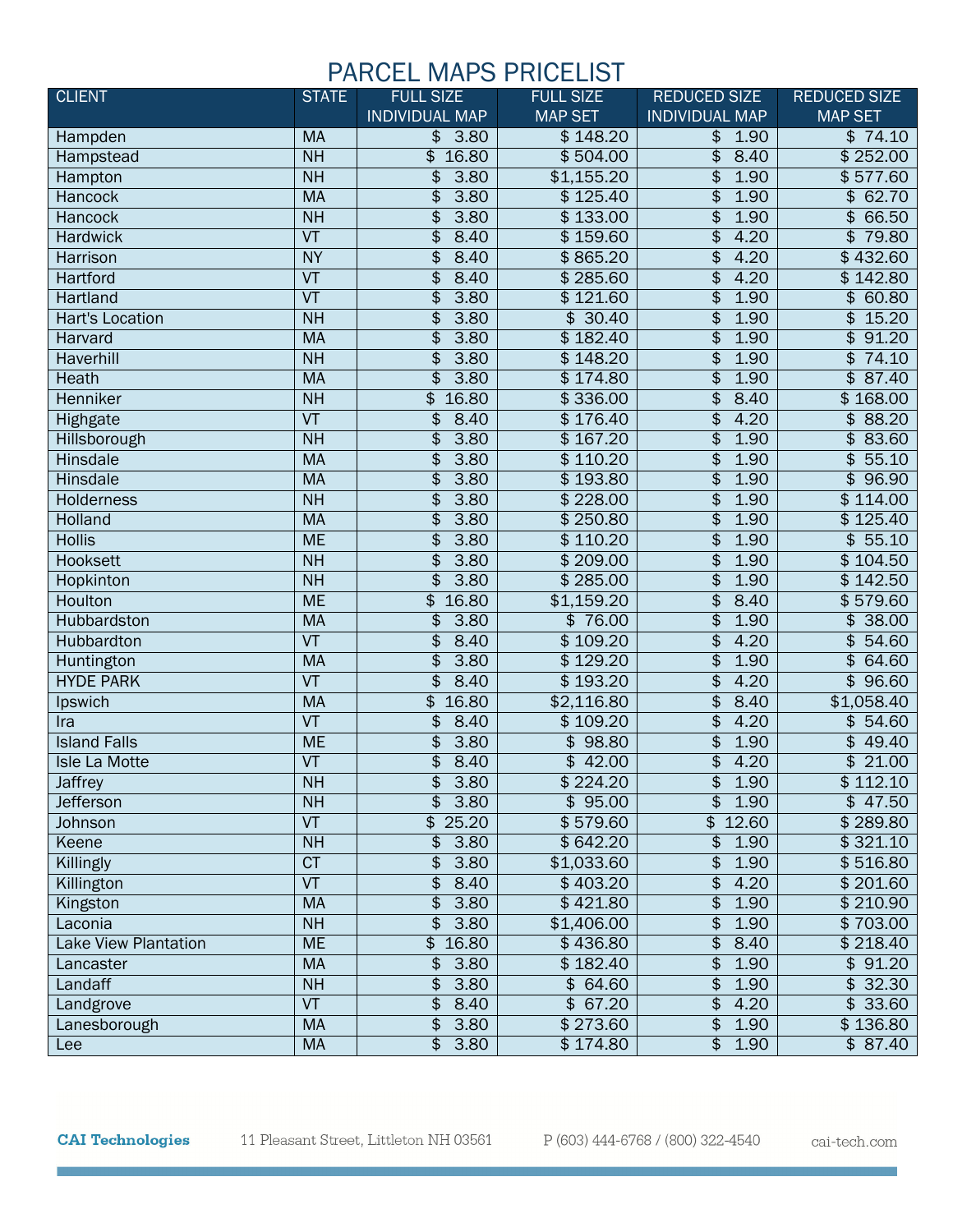| <b>CLIENT</b>      | <b>STATE</b>             | <b>FULL SIZE</b>      | <b>FULL SIZE</b> | <b>REDUCED SIZE</b>              | <b>REDUCED SIZE</b>              |
|--------------------|--------------------------|-----------------------|------------------|----------------------------------|----------------------------------|
|                    |                          | <b>INDIVIDUAL MAP</b> | <b>MAP SET</b>   | <b>INDIVIDUAL MAP</b>            | <b>MAP SET</b>                   |
| Lempster           | NH                       | \$<br>3.80            | \$193.80         | \$<br>1.90                       | \$96.90                          |
| Lenox              | <b>MA</b>                | 3.80<br>\$            | \$193.80         | \$<br>1.90                       | \$96.90                          |
| Levant             | <b>ME</b>                | 16.80<br>\$           | \$201.60         | \$<br>8.40                       | \$100.80                         |
| Lincoln            | <b>MA</b>                | 3.80<br>\$            | \$353.40         | \$<br>1.90                       | \$176.70                         |
| Lincoln            | <b>ME</b>                | 16.80<br>\$           | \$2,973.60       | \$<br>8.40                       | \$1,486.80                       |
| Lincoln            | NH                       | 3.80<br>\$            | \$178.60         | 1.90<br>\$                       | \$89.30                          |
| Lisbon             | NH                       | 3.80<br>\$            | \$224.20         | \$<br>1.90                       | \$112.10                         |
| Littleton          | <b>MA</b>                | 16.80<br>\$           | \$1,243.20       | \$<br>8.40                       | \$621.60                         |
| Littleton          | <b>NH</b>                | 3.80<br>\$            | \$395.20         | \$<br>1.90                       | \$197.60                         |
| Loudon             | <b>NH</b>                | 3.80<br>\$            | \$269.80         | \$<br>1.90                       | \$134.90                         |
| Lovell             | <b>ME</b>                | 25.20<br>\$           | \$1,512.00       | 12.60<br>\$                      | \$756.00                         |
| Lowell             | $\overline{\mathsf{VT}}$ | 8.40<br>\$            | \$151.20         | \$<br>4.20                       | \$75.60                          |
| Ludlow             | $\overline{\mathsf{VT}}$ | 8.40<br>\$            | \$134.40         | \$<br>4.20                       | \$67.20                          |
| Lunenburg          | <b>MA</b>                | 3.80<br>\$            | \$577.60         | \$<br>1.90                       | \$288.80                         |
| Lunenburg          | VT                       | \$<br>8.40            | \$168.00         | \$<br>4.20                       | \$84.00                          |
| Lyman              | <b>NH</b>                | \$<br>3.80            | \$182.40         | \$<br>1.90                       | \$<br>91.20                      |
| Lyme               | NH                       | 3.80<br>\$            | \$95.00          | \$<br>1.90                       | 47.50<br>\$                      |
| Lyndeborough       | NH                       | 3.80<br>\$            | \$201.40         | \$<br>1.90                       | \$100.70                         |
| Lyndon             | $\overline{\mathsf{VT}}$ | \$<br>8.40            | \$201.60         | \$<br>4.20                       | \$100.80                         |
| Lynn               | <b>MA</b>                | \$<br>3.80            | \$357.20         | \$<br>1.90                       | \$178.60                         |
| Lynnfield          | <b>MA</b>                | \$<br>3.80            | \$231.80         | \$<br>1.90                       | \$115.90                         |
| Maidstone          | $\overline{\mathsf{VT}}$ | \$<br>8.40            | \$117.60         | \$<br>4.20                       | \$58.80                          |
| Marblehead         | <b>MA</b>                | 3.80<br>\$            | \$858.80         | 1.90<br>\$                       | \$429.40                         |
| <b>Marlow</b>      | <b>NH</b>                | \$<br>3.80            | \$64.60          | \$<br>1.90                       | \$32.30                          |
| Maynard            | <b>MA</b>                | 3.80<br>\$            | \$148.20         | \$<br>1.90                       | 74.10<br>\$                      |
| Mendon             | $\overline{\mathsf{VT}}$ | 8.40<br>\$            | \$142.80         | 4.20<br>\$                       | \$<br>71.40                      |
| Mexico             | <b>ME</b>                | 3.80<br>\$            | \$106.40         | \$<br>1.90                       | \$53.20                          |
| Middlefield        | <b>MA</b>                | \$<br>3.80            | \$53.20          | \$<br>1.90                       | $\overline{\mathbf{e}}$<br>26.60 |
| Middleton          | <b>MA</b>                | \$<br>3.80            | \$133.00         | \$<br>1.90                       | 66.50<br>\$                      |
| Middleton          | <b>NH</b>                | 3.80<br>\$            | \$114.00         | \$<br>1.90                       | \$57.00                          |
| Milford            | <b>NH</b>                | 16.80<br>\$           | \$1,226.40       | \$<br>8.40                       | \$613.20                         |
| <b>Millis</b>      | <b>MA</b>                | \$<br>3.80            | \$224.20         | \$<br>1.90                       | \$112.10                         |
| Millville          | <b>MA</b>                | \$3.80                | \$121.60         | $\overline{\mathcal{L}}$<br>1.90 | \$60.80                          |
| Monroe             | <b>MA</b>                | \$<br>3.80            | \$26.60          | \$<br>1.90                       | \$13.30                          |
| Monroe             | <b>ME</b>                | \$<br>3.80            | \$57.00          | \$<br>1.90                       | \$28.50                          |
| Monroe             | <b>NH</b>                | 3.80<br>\$            | \$60.80          | 1.90<br>\$                       | \$30.40                          |
| Monterey           | <b>MA</b>                | 3.80<br>\$            | \$212.80         | 1.90<br>\$                       | \$106.40                         |
| Montgomery         | <b>MA</b>                | \$<br>3.80            | \$38.00          | \$<br>1.90                       | \$19.00                          |
| <b>MORETOWN</b>    | $\overline{\mathsf{VT}}$ | \$<br>8.40            | \$159.60         | 4.20<br>\$                       | \$79.80                          |
| Morrill            | <b>ME</b>                | 16.80<br>\$           | \$201.60         | \$<br>8.40                       | \$100.80                         |
| Morristown         | VT                       | \$<br>8.40            | \$210.00         | \$<br>4.20                       | \$105.00                         |
| Moultonborough     | <b>NH</b>                | 3.80<br>\$            | \$1,162.80       | \$<br>1.90                       | \$581.40                         |
| <b>Mount Kisco</b> | <b>NY</b>                | 8.40<br>\$            | \$613.20         | 4.20<br>\$                       | \$306.60                         |
| Nahant             | <b>MA</b>                | \$<br>3.80            | \$159.60         | \$<br>1.90                       | \$79.80                          |
| Nelson             | <b>NH</b>                | 3.80<br>\$            | \$95.00          | \$<br>1.90                       | \$47.50                          |
| <b>New Ashford</b> | <b>MA</b>                | 3.80<br>\$            | \$49.40          | 1.90<br>\$                       | \$24.70                          |

**CAI Technologies** 

11 Pleasant Street, Littleton NH 03561

P (603) 444-6768 / (800) 322-4540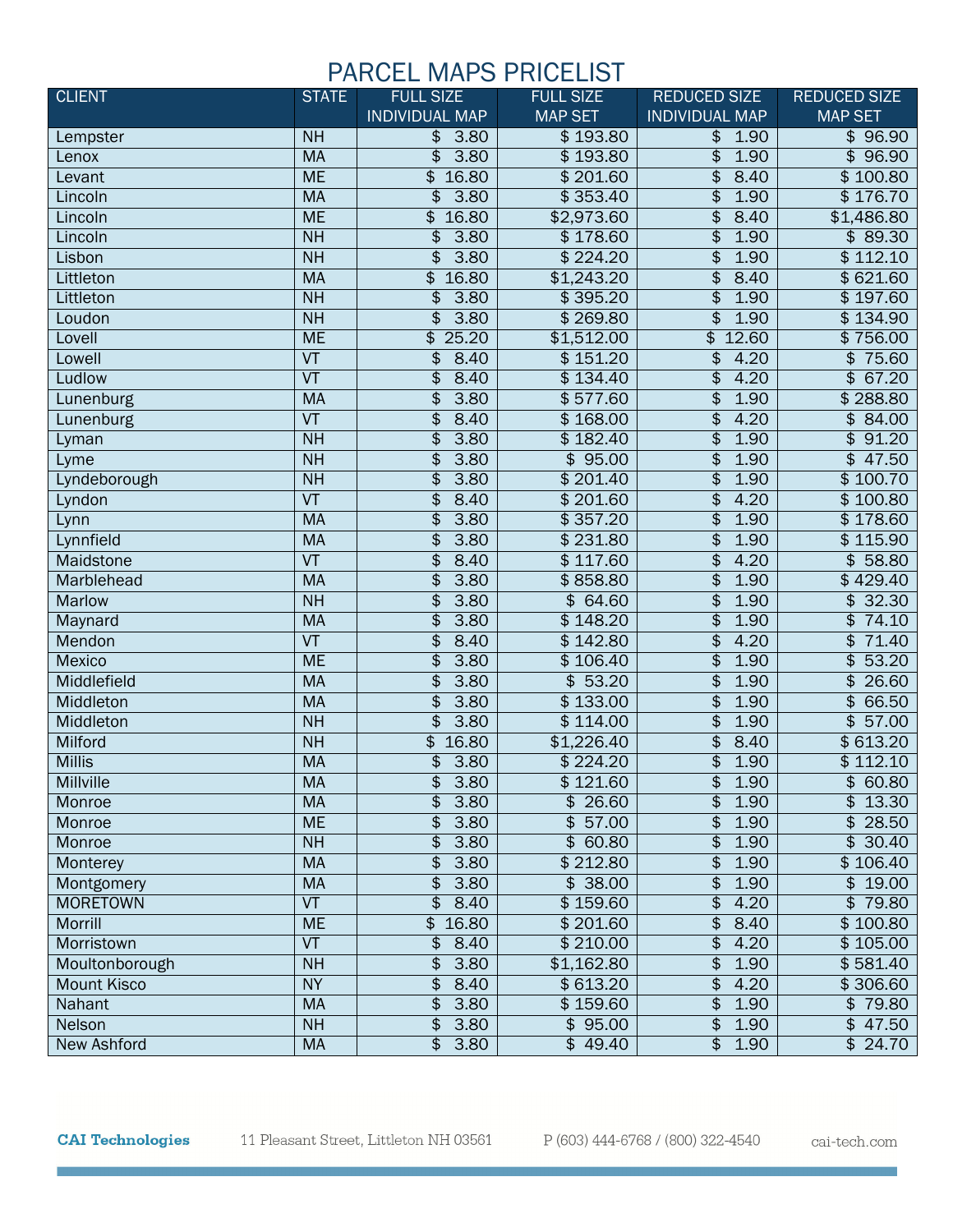| <b>CLIENT</b>          | <b>STATE</b>             | <b>FULL SIZE</b>      | <b>FULL SIZE</b> | <b>REDUCED SIZE</b>     | <b>REDUCED SIZE</b>      |
|------------------------|--------------------------|-----------------------|------------------|-------------------------|--------------------------|
|                        |                          | <b>INDIVIDUAL MAP</b> | <b>MAP SET</b>   | <b>INDIVIDUAL MAP</b>   | <b>MAP SET</b>           |
| <b>New Braintree</b>   | <b>MA</b>                | \$<br>3.80            | \$53.20          | \$<br>1.90              | \$26.60                  |
| <b>New Castle</b>      | NY                       | 25.20<br>\$           | \$3,553.20       | 12.60<br>\$             | \$1,776.60               |
| <b>New Durham</b>      | NH                       | 3.80<br>\$            | \$364.80         | 1.90<br>\$              | \$182.40                 |
| <b>New Hampton</b>     | NH                       | 3.80<br>\$            | \$148.20         | \$<br>1.90              | \$74.10                  |
| <b>New London</b>      | NH                       | 3.80<br>\$            | \$551.00         | 1.90<br>\$              | \$275.50                 |
| <b>New Marlborough</b> | <b>MA</b>                | 3.80<br>\$            | \$110.20         | 1.90<br>\$              | 55.10<br>\$              |
| <b>New Salem</b>       | <b>MA</b>                | \$<br>3.80            | \$60.80          | \$<br>1.90              | \$30.40                  |
| Newbury                | <b>NH</b>                | 16.80<br>\$           | \$1,058.40       | \$<br>8.40              | \$529.20                 |
| Newbury                | $\overline{\mathsf{VT}}$ | \$<br>8.40            | \$176.40         | $\overline{\$}$<br>4.20 | \$88.20                  |
| <b>Newfields</b>       | <b>NH</b>                | 3.80<br>\$            | \$76.00          | \$<br>1.90              | 38.00<br>\$              |
| Newport                | NH                       | 3.80<br>\$            | \$326.80         | 1.90<br>\$              | \$163.40                 |
| <b>Newport City</b>    | $\overline{\mathsf{VT}}$ | 3.80<br>\$            | \$209.00         | 1.90<br>\$              | \$104.50                 |
| Newton                 | NH                       | 3.80<br>\$            | \$68.40          | \$<br>1.90              | \$34.20                  |
| Norridgewock           | <b>ME</b>                | 3.80<br>\$            | \$136.80         | 1.90<br>\$              | $\overline{\$}$<br>68.40 |
| <b>North Adams</b>     | <b>MA</b>                | 3.80<br>\$            | \$562.40         | \$<br>1.90              | \$281.20                 |
| <b>North Canaan</b>    | $\overline{CT}$          | 3.80<br>\$            | \$136.80         | \$<br>1.90              | \$68.40                  |
| <b>North Castle</b>    | <b>NY</b>                | \$<br>8.40            | \$428.40         | \$<br>4.20              | \$214.20                 |
| North Haven            | <b>ME</b>                | 3.80<br>\$            | \$148.20         | 1.90<br>\$              | \$74.10                  |
| <b>North Salem</b>     | <b>NY</b>                | \$<br>8.40            | \$470.40         | \$<br>4.20              | \$235.20                 |
| Northfield             | <b>MA</b>                | \$<br>3.80            | \$334.40         | \$<br>1.90              | \$167.20                 |
| Northfield             | N <sub>H</sub>           | \$<br>3.80            | \$152.00         | \$<br>1.90              | \$76.00                  |
| Northumberland         | $\overline{NH}$          | \$<br>3.80            | \$258.40         | \$<br>1.90              | \$129.20                 |
| Northwood              | NH                       | \$<br>3.80            | \$281.20         | 1.90<br>\$              | \$140.60                 |
| Norwood                | <b>MA</b>                | 3.80<br>\$            | \$1,706.20       | \$<br>1.90              | \$853.10                 |
| <b>NOTTINGHAM</b>      | NH                       | 16.80<br>\$           | \$1,310.40       | 8.40<br>\$              | \$655.20                 |
| <b>Oak Bluffs</b>      | <b>MA</b>                | \$<br>3.80            | \$228.00         | 1.90<br>\$              | \$114.00                 |
| <b>Oakham</b>          | <b>MA</b>                | 3.80<br>\$            | \$57.00          | 1.90<br>\$              | \$28.50                  |
| <b>Orange</b>          | <b>MA</b>                | \$<br>3.80            | \$342.00         | $\overline{\$}$<br>1.90 | \$171.00                 |
| Orford                 | <b>NH</b>                | 25.20<br>\$           | \$579.60         | \$<br>12.60             | \$289.80                 |
| <b>Ossining</b>        | <b>NY</b>                | \$<br>8.40            | \$714.00         | 4.20<br>\$              | \$357.00                 |
| Ossipee                | <b>NH</b>                | 3.80<br>\$            | \$843.60         | \$<br>1.90              | \$421.80                 |
| <b>Otis</b>            | <b>MA</b>                | \$<br>3.80            | \$224.20         | \$<br>1.90              | \$112.10                 |
| Oxford                 | <b>MA</b>                | \$3.80                | \$437.00         | \$1.90                  | \$218.50                 |
| Pawlet                 | VT                       | $\sqrt{$}8.40$        | \$151.20         | \$<br>4.20              | \$75.60                  |
| Pelham                 | <b>NY</b>                | \$16.80               | \$1,159.20       | \$<br>8.40              | \$579.60                 |
| Pembroke               | <b>NH</b>                | \$25.20               | \$705.60         | \$12.60                 | \$352.80                 |
| Peru                   | <b>MA</b>                | \$16.80               | \$756.00         | \$<br>8.40              | \$378.00                 |
| Peru                   | VT                       | 8.40<br>\$            | \$117.60         | 4.20<br>\$              | \$58.80                  |
| Petersham              | <b>MA</b>                | 3.80<br>\$            | \$91.20          | \$<br>1.90              | \$45.60                  |
| Phillipston            | <b>MA</b>                | \$<br>3.80            | \$220.40         | 1.90<br>\$              | \$110.20                 |
| <b>Pittsfield</b>      | <b>NH</b>                | 3.80<br>\$            | \$235.60         | \$<br>1.90              | \$117.80                 |
| Plainfield             | <b>MA</b>                | 3.80<br>\$            | \$159.60         | 1.90<br>\$              | \$79.80                  |
| Plainfield             | <b>NH</b>                | 3.80<br>\$            | \$330.60         | \$<br>1.90              | \$165.30                 |
| Plainville             | <b>MA</b>                | \$<br>3.80            | \$64.60          | \$<br>1.90              | \$32.30                  |
| Plaistow               | <b>NH</b>                | \$16.80               | \$1,176.00       | \$<br>8.40              | \$588.00                 |
| Plymouth               | <b>NH</b>                | 3.80<br>\$            | \$235.60         | \$<br>1.90              | \$117.80                 |

**CAI Technologies** 

11 Pleasant Street, Littleton NH 03561

P (603) 444-6768 / (800) 322-4540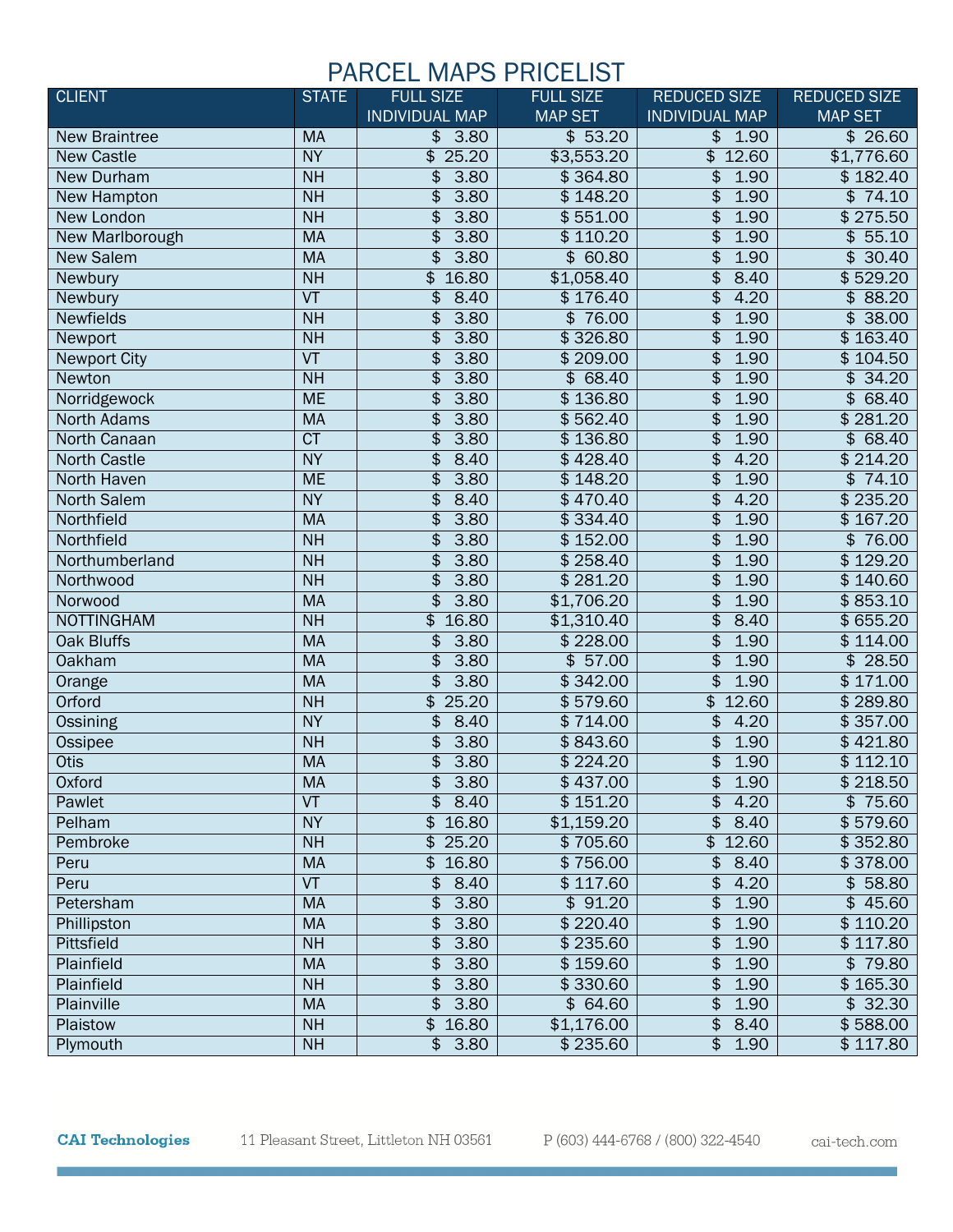| <b>CLIENT</b>      | <b>STATE</b>             | <b>FULL SIZE</b>                 | <b>FULL SIZE</b> | <b>REDUCED SIZE</b>     | <b>REDUCED SIZE</b>                |
|--------------------|--------------------------|----------------------------------|------------------|-------------------------|------------------------------------|
|                    |                          | <b>INDIVIDUAL MAP</b>            | <b>MAP SET</b>   | <b>INDIVIDUAL MAP</b>   | <b>MAP SET</b>                     |
| Plymouth           | VT                       | \$<br>8.40                       | \$142.80         | \$<br>4.20              | $\sqrt{5}$ 71.40                   |
| <b>Pound Ridge</b> | <b>NY</b>                | \$<br>8.40                       | \$403.20         | \$<br>4.20              | \$201.60                           |
| Proctor            | $\overline{\mathsf{VT}}$ | \$<br>8.40                       | \$142.80         | 4.20<br>\$              | \$71.40                            |
| Provincetown       | <b>MA</b>                | \$<br>16.80                      | \$1,008.00       | \$<br>8.40              | \$504.00                           |
| Randolph           | <b>ME</b>                | \$<br>3.80                       | \$83.60          | \$<br>1.90              | \$<br>41.80                        |
| Randolph           | <b>NH</b>                | 3.80<br>\$                       | \$117.80         | 1.90<br>\$              | 58.90<br>\$                        |
| Randolph           | $\overline{\mathsf{VT}}$ | \$<br>8.40                       | \$470.40         | \$<br>4.20              | \$235.20                           |
| Raymond            | <b>NH</b>                | 16.80<br>\$                      | \$1,344.00       | \$<br>8.40              | \$672.00                           |
| Readsboro          | $\overline{\mathsf{VT}}$ | \$<br>8.40                       | \$142.80         | \$<br>4.20              | \$71.40                            |
| Richmond           | <b>MA</b>                | 3.80<br>\$                       | \$76.00          | \$<br>1.90              | 38.00<br>\$                        |
| Rindge             | <b>NH</b>                | 3.80<br>\$                       | \$193.80         | 1.90<br>\$              | 96.90<br>\$                        |
| Ripton             | $\overline{\mathsf{VT}}$ | \$<br>8.40                       | \$134.40         | 4.20<br>\$              | 67.20<br>\$                        |
| Rochester          | NH                       | 3.80<br>\$                       | \$414.20         | \$<br>1.90              | \$207.10                           |
| Rowe               | <b>MA</b>                | 3.80<br>\$                       | \$72.20          | 1.90<br>\$              | \$36.10                            |
| Royalston          | <b>MA</b>                | 3.80<br>\$                       | 87.40<br>\$      | \$<br>1.90              | \$<br>43.70                        |
| Rumney             | <b>NH</b>                | 3.80<br>\$                       | \$<br>64.60      | \$<br>1.90              | 32.30<br>\$                        |
| Rupert             | $\overline{\mathsf{VT}}$ | \$<br>8.40                       | \$176.40         | \$<br>4.20              | 88.20<br>\$                        |
| Russell            | <b>MA</b>                | 3.80<br>\$                       | \$140.60         | 1.90<br>\$              | 70.30<br>\$                        |
| Rutland            | <b>MA</b>                | 3.80<br>\$                       | \$395.20         | \$<br>1.90              | \$197.60                           |
| Rye                | NH                       | $\overline{\mathbf{e}}$<br>16.80 | \$688.80         | \$<br>8.40              | \$344.40                           |
| <b>Rye City</b>    | <b>NY</b>                | \$<br>8.40                       | \$386.40         | \$<br>4.20              | \$193.20                           |
| <b>Rye Town</b>    | $\overline{NY}$          | \$<br>8.40                       | \$1,612.80       | \$<br>4.20              | \$806.40                           |
| Salisbury          | NH                       | \$<br>3.80                       | \$235.60         | 1.90<br>\$              | \$117.80                           |
| Salisbury          | $\overline{\mathsf{VT}}$ | 16.80<br>\$                      | \$235.20         | 8.40<br>\$              | \$117.60                           |
| Sanbornton         | <b>NH</b>                | \$<br>3.80                       | \$110.20         | 1.90<br>\$              | \$55.10                            |
| Sandisfield        | <b>MA</b>                | \$<br>3.80                       | \$106.40         | 1.90<br>\$              | $\overline{\mathfrak{s}}$<br>53.20 |
| Sandown            | NH                       | 16.80<br>\$                      | \$588.00         | 8.40<br>\$              | \$294.00                           |
| <b>Saugus</b>      | <b>MA</b>                | 16.80<br>\$                      | \$1,780.80       | \$<br>8.40              | \$890.40                           |
| Savoy              | <b>MA</b>                | 3.80<br>\$                       | \$<br>68.40      | $\overline{\$}$<br>1.90 | \$<br>34.20                        |
| Scituate           | <b>MA</b>                | \$<br>8.40                       | \$638.40         | 4.20<br>\$              | \$319.20                           |
| Shaftsbury         | $\overline{\text{VT}}$   | \$<br>8.40                       | \$176.40         | \$<br>4.20              | \$88.20                            |
| <b>SHAPLEIGH</b>   | <b>ME</b>                | \$<br>3.80                       | \$178.60         | \$<br>1.90              | $\overline{\mathbf{e}}$<br>89.30   |
| Sheffield          | <b>MA</b>                | \$16.80                          | \$873.60         | \$8.40                  | \$436.80                           |
| Shelburne          | <b>MA</b>                | \$<br>3.80                       | \$174.80         | \$<br>1.90              | \$87.40                            |
| Sherman            | CT                       | 16.80<br>\$                      | \$1,327.20       | \$<br>8.40              | \$663.60                           |
| Shoreham           | $\overline{\mathsf{VT}}$ | 8.40<br>\$                       | \$134.40         | 4.20<br>\$              | \$67.20                            |
| <b>Somers</b>      | <b>NY</b>                | \$<br>8.40                       | \$1,545.60       | 4.20<br>\$              | \$772.80                           |
| South Hadley       | <b>MA</b>                | \$<br>3.80                       | \$266.00         | \$<br>1.90              | \$133.00                           |
| Southwick          | <b>MA</b>                | 3.80<br>\$                       | \$657.40         | 1.90<br>\$              | \$328.70                           |
| Springfield        | $\overline{\mathsf{VT}}$ | \$<br>8.40                       | \$243.60         | 4.20<br>\$              | \$121.80                           |
| St. Johnsbury      | $\overline{\mathsf{VT}}$ | \$<br>8.40                       | \$210.00         | \$<br>4.20              | \$105.00                           |
| <b>Stark</b>       | <b>NH</b>                | 3.80<br>\$                       | \$121.60         | 1.90<br>\$              | \$60.80                            |
| <b>Sterling</b>    | <b>MA</b>                | 3.80<br>\$                       | \$668.80         | 1.90<br>\$              | \$334.40                           |
| Stewartstown       | <b>NH</b>                | \$<br>3.80                       | \$307.80         | \$<br>1.90              | \$153.90                           |
| Stockbridge        | <b>MA</b>                | 3.80<br>\$                       | \$159.60         | \$<br>1.90              | \$79.80                            |
| Stoddard           | <b>NH</b>                | \$<br>3.80                       | \$247.00         | \$<br>1.90              | \$123.50                           |

**CAI Technologies** 

11 Pleasant Street, Littleton NH 03561

P (603) 444-6768 / (800) 322-4540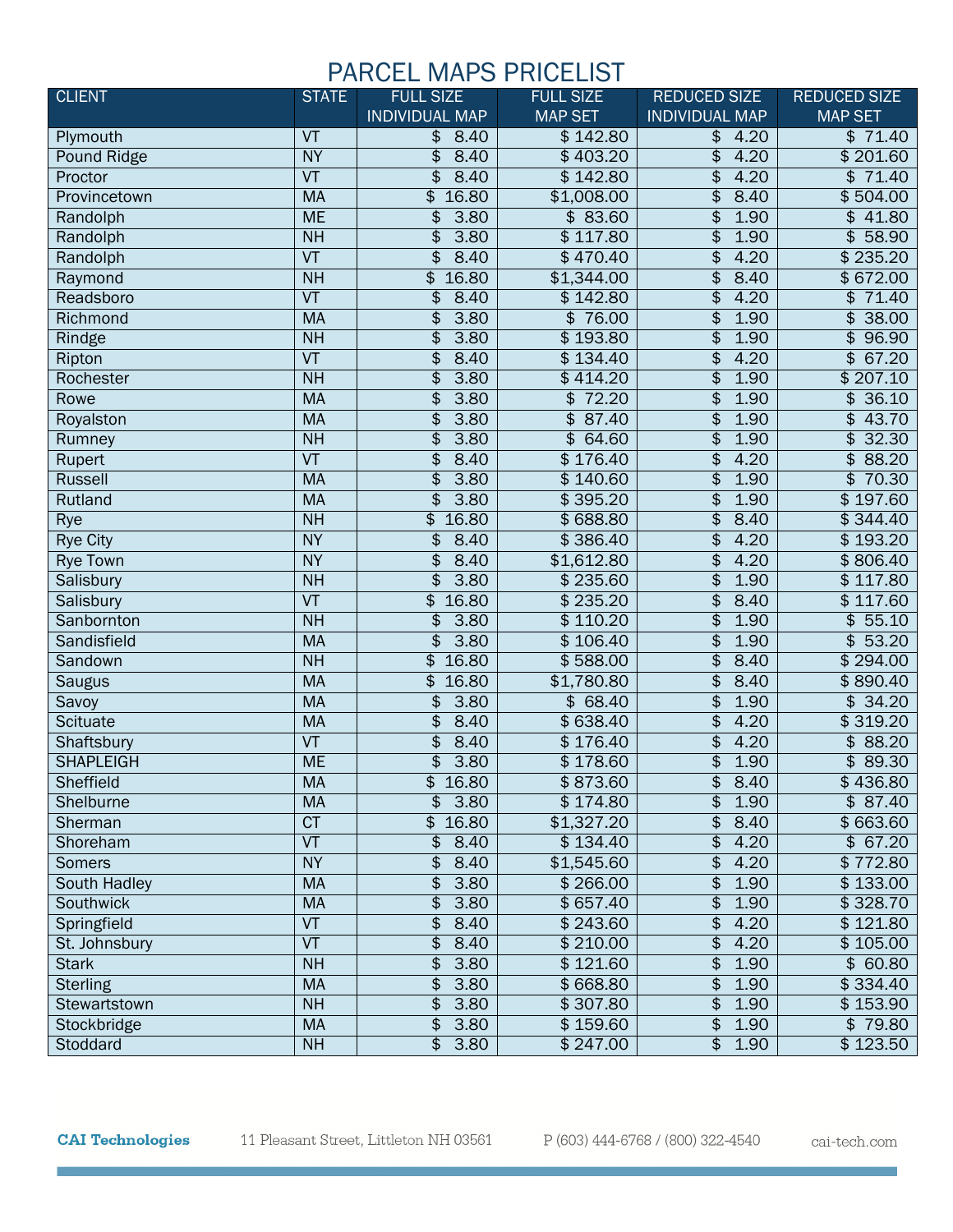| <b>CLIENT</b>            | <b>STATE</b>             | <b>FULL SIZE</b>                 | <b>FULL SIZE</b>               | <b>REDUCED SIZE</b>     | <b>REDUCED SIZE</b>              |
|--------------------------|--------------------------|----------------------------------|--------------------------------|-------------------------|----------------------------------|
|                          |                          | <b>INDIVIDUAL MAP</b>            | <b>MAP SET</b>                 | <b>INDIVIDUAL MAP</b>   | <b>MAP SET</b>                   |
| Strafford                | N <sub>H</sub>           | 3.80<br>\$                       | \$144.40                       | \$<br>1.90              | $\sqrt{2.20}$                    |
| Stratford                | $\overline{NH}$          | 3.80<br>\$                       | \$266.00                       | 1.90<br>\$              | \$133.00                         |
| Stratham                 | NH                       | 16.80<br>\$                      | \$487.20                       | 8.40<br>\$              | \$243.60                         |
| Sudbury                  | <b>MA</b>                | 3.80<br>\$                       | \$459.80                       | \$<br>1.90              | \$229.90                         |
| <b>Sugar Hill</b>        | <b>NH</b>                | 3.80<br>\$                       | \$121.60                       | 1.90<br>\$              | $\frac{1}{2}$<br>60.80           |
| Sunapee                  | NH                       | 3.80<br>\$                       | \$342.00                       | 1.90<br>\$              | \$171.00                         |
| Sunderland               | <b>MA</b>                | $\overline{\mathbf{e}}$<br>3.80  | \$64.60                        | \$<br>1.90              | \$32.30                          |
| Sutton                   | <b>MA</b>                | 3.80<br>$\overline{\mathbf{e}}$  | \$216.60                       | 1.90<br>\$              | \$108.30                         |
| <b>Sutton</b>            | <b>NH</b>                | 3.80<br>\$                       | \$53.20                        | $\overline{\$}$<br>1.90 | \$26.60                          |
| Swanton                  | $\overline{\mathsf{VT}}$ | 25.20<br>\$                      | \$756.00                       | \$<br>12.60             | \$378.00                         |
| Swanzey                  | NH                       | 3.80<br>\$                       | \$353.40                       | 1.90<br>\$              | \$176.70                         |
| Tamworth                 | NH                       | 3.80<br>\$                       | \$171.00                       | 1.90<br>\$              | \$85.50                          |
| <b>Taylor County</b>     | GA                       | $\overline{\mathbf{e}}$<br>.00   | $\overline{\mathbf{e}}$<br>.00 | \$<br>.00               | \$<br>.00                        |
| <b>Temple</b>            | NH                       | 16.80<br>$\overline{\$}$         | \$352.80                       | 8.40<br>\$              | \$176.40                         |
| Templeton                | <b>MA</b>                | 3.80<br>\$                       | \$224.20                       | \$<br>1.90              | \$112.10                         |
| Thetford                 | $\overline{\mathsf{VT}}$ | \$<br>8.40                       | \$134.40                       | \$<br>4.20              | 67.20<br>\$                      |
| Thornton                 | NH                       | \$<br>3.80                       | \$76.00                        | \$<br>1.90              | 38.00<br>\$                      |
| <b>Tisbury</b>           | <b>MA</b>                | 3.80<br>\$                       | \$277.40                       | 1.90<br>\$              | \$138.70                         |
| <b>Tolland</b>           | <b>MA</b>                | 3.80<br>\$                       | \$140.60                       | $\overline{\$}$<br>1.90 | \$70.30                          |
| <b>Topsfield</b>         | <b>MA</b>                | $\overline{\mathbf{e}}$<br>16.80 | \$1,444.80                     | \$<br>8.40              | \$722.40                         |
| <b>Troy</b>              | NH                       | 3.80<br>\$                       | \$155.80                       | \$<br>1.90              | \$77.90                          |
| Troy                     | $\overline{\mathsf{VT}}$ | \$<br>8.40                       | \$142.80                       | \$<br>4.20              | $\overline{\mathbf{e}}$<br>71.40 |
| Truro                    | <b>MA</b>                | \$<br>3.80                       | \$258.40                       | 1.90<br>\$              | \$129.20                         |
| <b>Turner</b>            | <b>ME</b>                | 16.80<br>$\overline{\mathbf{e}}$ | \$2,066.40                     | 8.40<br>\$              | \$1,033.20                       |
| <b>Tyringham</b>         | <b>MA</b>                | 3.80<br>\$                       | \$57.00                        | 1.90<br>\$              | \$28.50                          |
| Union                    | <b>ME</b>                | \$<br>3.80                       | \$121.60                       | \$<br>1.90              | \$<br>60.80                      |
| <b>UNITY</b>             | NH                       | 3.80<br>\$                       | \$76.00                        | 1.90<br>\$              | \$38.00                          |
| Upton                    | <b>MA</b>                | \$<br>3.80                       | \$159.60                       | \$<br>1.90              | \$79.80                          |
| Uxbridge                 | <b>MA</b>                | 3.80<br>\$                       | \$250.80                       | \$<br>1.90              | \$125.40                         |
| Vershire                 | VT                       | 8.40<br>\$                       | \$117.60                       | 4.20<br>\$              | \$58.80                          |
| Waitsfield               | $\overline{\text{VT}}$   | \$<br>8.40                       | \$159.60                       | 4.20<br>\$              | \$79.80                          |
| Wakefield                | <b>NH</b>                | \$<br>3.80                       | \$938.60                       | \$<br>1.90              | \$469.30                         |
| Ware                     | <b>MA</b>                | \$3.80                           | \$250.80                       | \$<br>1.90              | \$125.40                         |
| Wareham                  | <b>MA</b>                | \$<br>3.80                       | \$695.40                       | \$<br>1.90              | \$347.70                         |
| Warren                   | MA                       | 3.80<br>\$                       | \$125.40                       | \$<br>1.90              | \$62.70                          |
| Warren                   | <b>ME</b>                | 3.80<br>\$                       | \$98.80                        | 1.90<br>\$              | \$49.40                          |
| Warren                   | <b>NH</b>                | \$<br>3.80                       | \$209.00                       | 1.90<br>\$              | \$104.50                         |
| <b>Warwick</b>           | <b>MA</b>                | 3.80<br>\$                       | \$64.60                        | 1.90<br>\$              | \$32.30                          |
| Washington               | <b>MA</b>                | 3.80<br>\$                       | \$98.80                        | 1.90<br>\$              | \$49.40                          |
| Washington               | <b>NH</b>                | 16.80<br>\$                      | \$470.40                       | \$<br>8.40              | \$235.20                         |
| <b>WASHINGTON</b>        | VT                       | \$<br>16.80                      | \$319.20                       | \$<br>8.40              | \$159.60                         |
| Waterford                | $\overline{\mathsf{VT}}$ | \$25.20                          | \$302.40                       | \$12.60                 | \$151.20                         |
| Watertown                | <b>MA</b>                | 3.80<br>\$                       | \$585.20                       | 1.90<br>\$              | \$292.60                         |
| Waterville               | <b>ME</b>                | 3.80<br>\$                       | \$304.00                       | 1.90<br>\$              | \$152.00                         |
| <b>Waterville Valley</b> | <b>NH</b>                | 3.80<br>\$                       | \$72.20                        | 1.90<br>\$              | \$36.10                          |
| Wayne                    | <b>ME</b>                | 3.80<br>\$                       | \$72.20                        | \$<br>1.90              | \$36.10                          |

**CAI Technologies** 

11 Pleasant Street, Littleton NH 03561

P (603) 444-6768 / (800) 322-4540